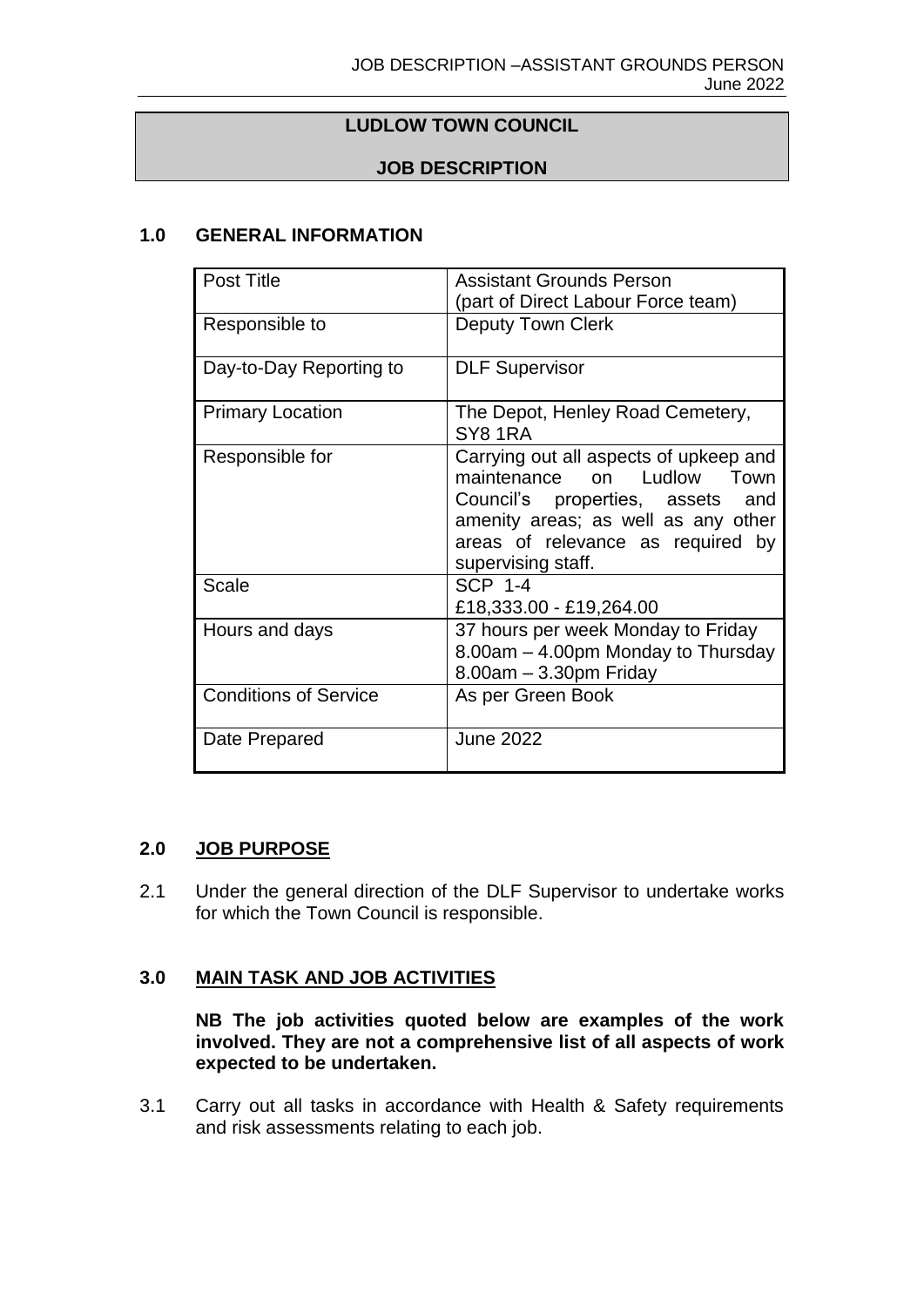- 3.2 Carry out regular repair works, grounds maintenance and inspections of the Council's outdoor facilities and assets including:
	- all properties
	- public open spaces and play areas
	- public conveniences (at three sites)
	- other public areas
	- car parks
	- the Market Square & market stalls
	- Henley Road Cemetery
	- The Guildhall
	- Museum at the Buttercross
	- lifebuovs
	- any other areas that are the responsibility of Ludlow Town Council. This work can include fencing, grass cutting, hedge cutting, litter picking, repairing paths, minor plumbing works, building maintenance etc.
- 3.3 Undertake daily vehicle and plant safety checks, and carry out routine maintenance on the Council's vehicles and plant in your charge.
- 3.4 Assist with general Market Stall maintenance and cleaning duties as required and determined by the Markets Manager in agreement with the Town Clerk.
- 3.5 Assist colleagues at the Guildhall and the Museum with various tasks as requested.
- 3.6 Be smart, polite and well presented at all times as a visible presence of the Town Council in our local community.
- 3.7 Have a key role in the Town Council's emergency call-out team and be able to respond appropriately to out-of-hours emergencies when required.
- 3.8 To undertake cleaning and maintenance checks of our public toilet facilities as necessary.
- 3.9 Be able to work weekends and evenings as required for regular civic and one off events, such as Mayor's Sunday, Ludlow Mayfair, Remembrance Sunday and the annual senior's Christmas party.
- 4.0 To assist with the erection and removal of the towns Christmas lights and advertising banners.
- 4.1 It may be necessary to carry out other related tasks from time to time, as instructed by the Deputy Town Clerk or DLF Supervisor.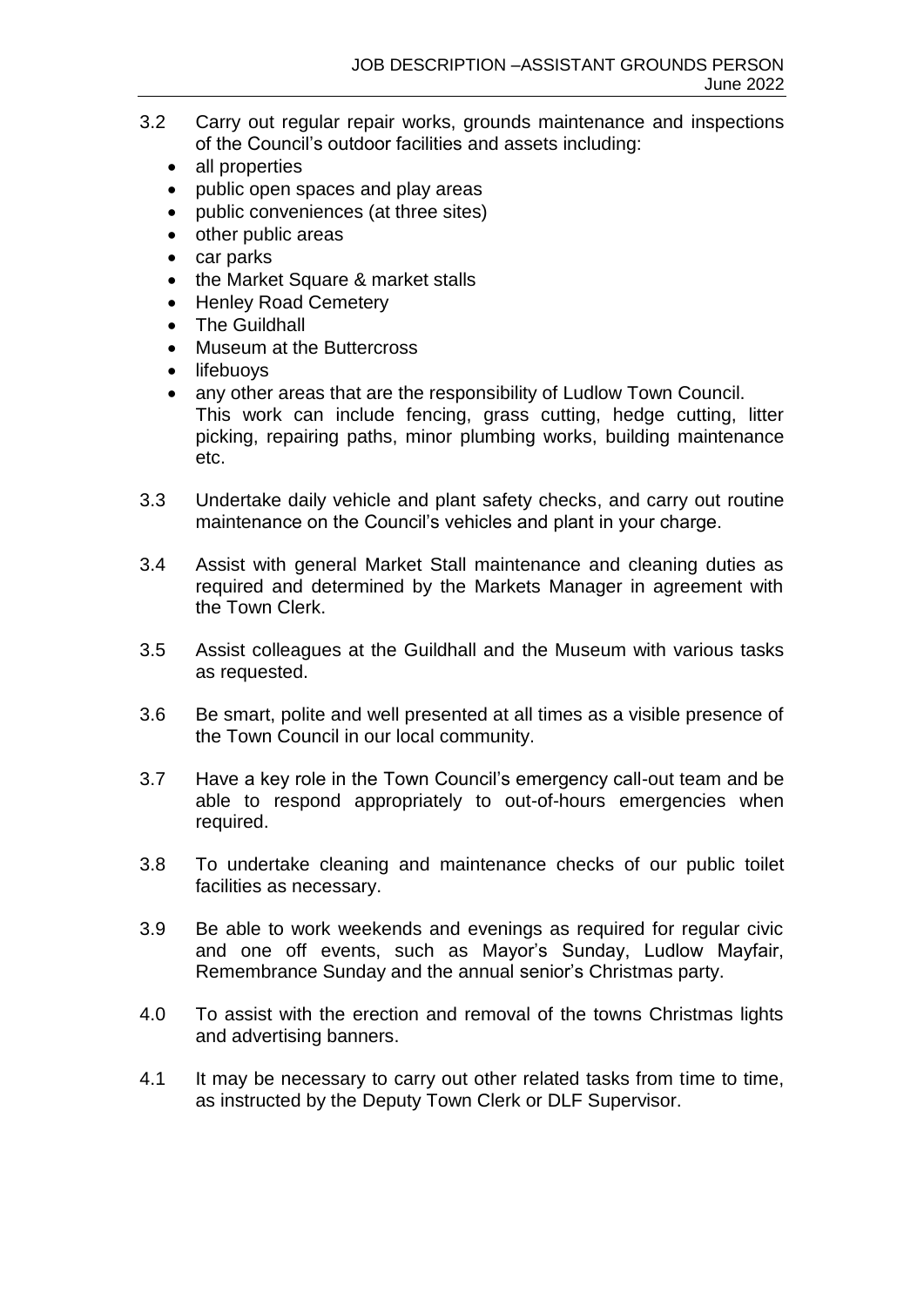#### **5.0 PERSON SPECIFICATION**

- 5.1 Good working knowledge of grounds maintenance methods and equipment.
- 5.2 Experience of a similar type of work and the ability/willingness to follow all accepted practices and procedures whilst carrying out relevant tasks.
- 5.3 Be keen to learn new skills, attend training and develop within your role.
- 5.4 Good communication skills, combining the ability to work in a team, along with the ability to work independently at times with minimal supervision.
- 5.5 Have a flexible, motivated attitude to all work activities.
- 5.6 Be familiar with appropriate Health and Safety legislation and adhere to the Health & Safety Policies, working practices and PPE requirements.
- 5.7 To be capable of withstanding the physical demands of the job.
- 5.8 To hold a current, full driving licence and be capable of safely driving and operating all the Council's vehicles and items of plant and equipment.

#### **6.0 ESSENTIAL**

- 6.1 Be able to work at heights.
- 6.2 Be prepared to undertake all training required for the post.
- 6.3 To be able to drive and hold a full, valid, driving license that includes towing a trailer, and be capable of safely driving and operating all the Council's vehicles and items of plant and equipment.
- 6.4 Experience of working as a grounds person/assistant/similar work.
- 6.5 Experience of grass cutting.
- 6.6 Experience of litter picking.
- 6.7 Experience of cleaning.
- 6.8 Have experience of safely using hand held tools and professional standard machinery including hedge cutters, brush cutters, push and ride on lawn mowers.